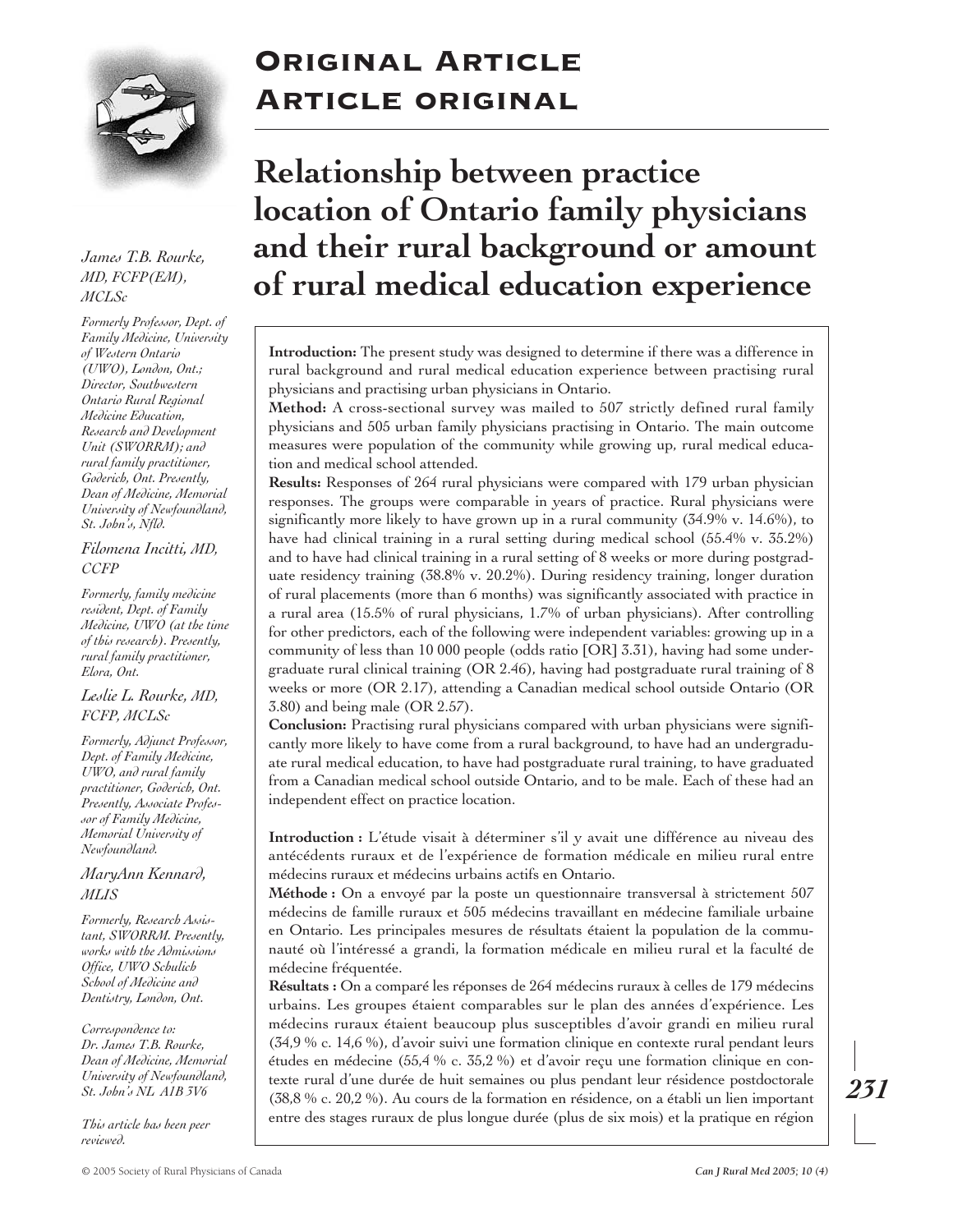rurale (15,5 % des médecins ruraux, 1,7 % des médecins urbains). Compte tenu d'autres prédicteurs, chacun des facteurs suivants constituait une variable indépendante : fait de grandir dans une communauté de moins de 10 000 personnes (risque relatif [RR] 3,31), d'avoir reçu un peu de formation clinique prédoctorale en milieu rural (RR 2,46), d'avoir suivi une formation postdoctorale en milieu rural d'une durée de huit semaines ou plus (RR 2,17), d'avoir fréquenté une faculté de médecine canadienne en dehors de l'Ontario (RR 3,80) et d'être de sexe masculin (RR 2,57). **Conclusion :** Comparativement aux médecins urbains, les médecins ruraux actifs étaient beaucoup plus susceptibles d'avoir des antécédents ruraux, d'avoir suivi une formation médicale prédoctorale en milieu rural, d'avoir reçu une formation postdoctorale en milieu rural, d'avoir obtenu leur diplôme d'une faculté de médecine cana-

dienne en dehors de l'Ontario et d'être de sexe masculin. Chacune de ces variables

Introduction

In Ontario, as in the rest of Canada and around the world, there is a continuing shortage of rural physicians. Two of the most important factors associated with a physician's choice of rural practice location are rural background and rural medical training.<sup>1</sup> This study was designed to determine whether rural and urban family physicians in Ontario differed with respect to where they grew up and the amount of rural undergraduate/postgraduate medical training they received.

avait un effet indépendant sur le lieu de pratique.

Studies of physicians in other countries indicate that rural physicians are more likely than their urban counterparts to have a rural background.<sup>2-5</sup> Medical school selection processes that facilitate entry of rural students have been shown to be effective in producing more physicians who will practise in rural areas.<sup>6-11</sup> The location of the medical school, or decentralized affiliate medical school in a rural area, has also been effective partly through the natural selection process of students from rural areas. $12-14$ 

Physicians practising in rural locations are more likely to have had rural experiences as medical undergraduates,<sup>3,6,7,10,14-16</sup> and to have had some postgraduate rural training.5,17–19

Most rural undergraduate medical school programs and postgraduate rural family medicine training tracks encourage or actively select rural-oriented students. This makes it difficult to distinguish between the confounding variables of rural background and rural education effects ("nature-versusnurture<sup>"20</sup>). For example, extensive study of Jefferson Medical College graduates who were practising in Pennsylvania in 1996 found participation in the Jefferson Physicians Shortage Area Program (rural medical education stream) was significantly associated with rural practice but when entered into a logistic analysis with rural background and specialty interest was not an independent predictor of rural practice. The most consistent finding was the powerful impact of rural background on eventual rural practice.<sup>10</sup>

A study of practising rural physicians in the United States found that those who were prepared for small town living stayed longer in rural practice.<sup>21</sup> A Canadian study found that those who had done rural practice residency felt more prepared for rural practice.<sup>22</sup>

There are only a few Canadian studies that address this relationship between practice location and rural background and rural medical education. In a study reported in 1987, Robin Carter surveyed 562 physicians in Manitoba who had graduated from the University of Manitoba to assess the effect of personal characteristics on choosing practice location.<sup>23</sup> Those in non-urban practice locations were significantly more likely to have had nonurban backgrounds and to have spouses with nonurban backgrounds. Practitioners who were male and whose fathers were farmers or health care professionals were also more likely to practise in nonurban areas. Regression analysis found that nonurban physicians were 4.63 times more likely to have had a non-urban high school education and 1.87 times more likely to have had a non-urban medical school preceptorship.

The Canadian Medical Association (CMA) surveyed 2400 rural physicians in 1991, with a response rate of  $55\%$ .<sup>24,25</sup> Of the respondents, 14% were female. The respondents were asked about the size of the community they lived in before university: 1 in 3 reported coming from communities of 5000 or fewer; 27% reported coming from communities >250 000. Forty-four percent reported that they had received exposure to practice in a rural area in the course of their medical education. Fif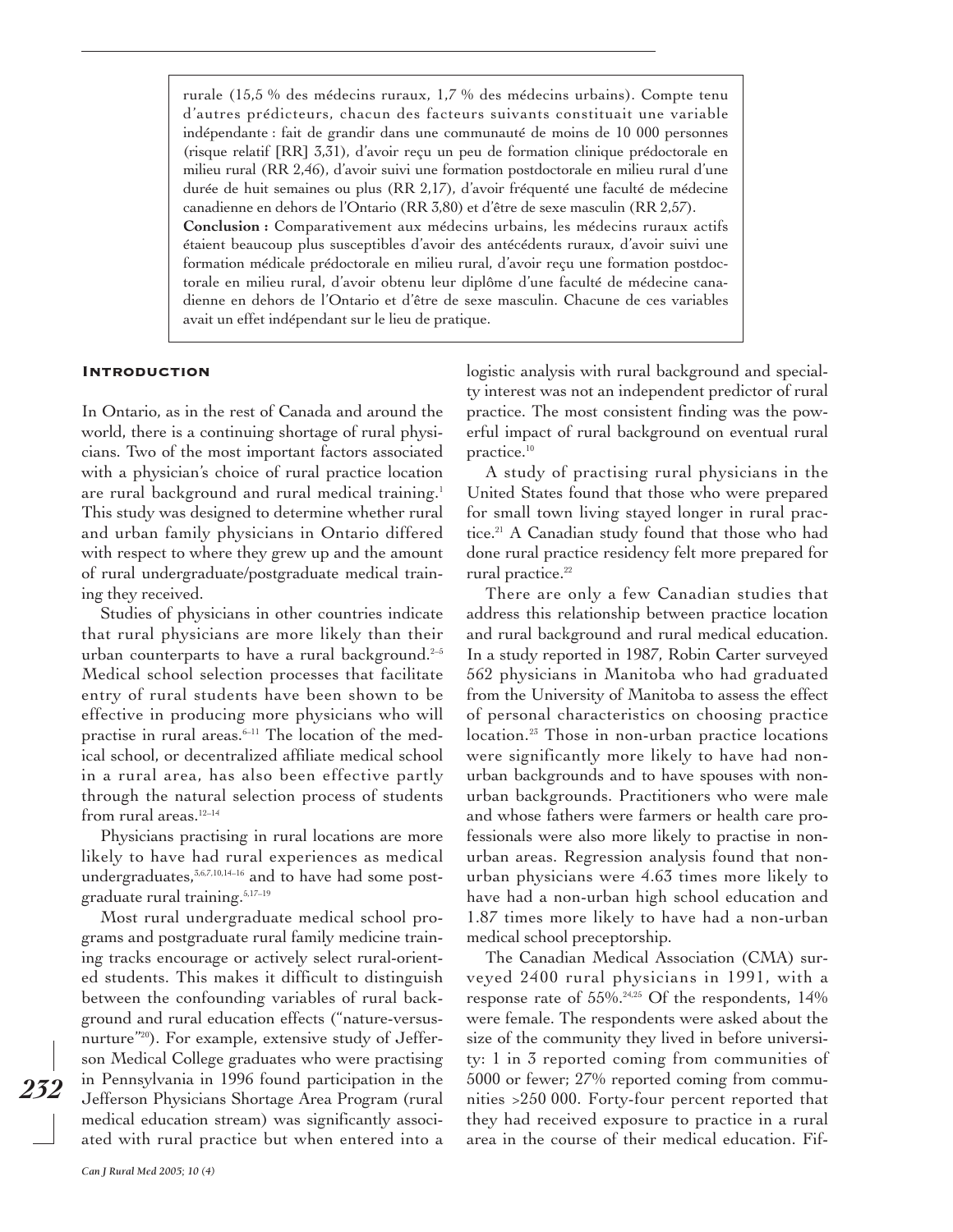teen percent indicated "rural experience in training" was very important in the decision to locate in a rural area. Fifty-three percent indicated "desire for rural practice" was very important in the decision to locate in a rural area. Both rural background and rural experience in training can contribute to this "desire for rural practice."25

Easterbrook and colleagues surveyed 159 physicians in 1993 who graduated from the family medicine program at Queen's University, Kingston, Ont., between 1977 and 1991.<sup>26</sup> Physicians who were raised in rural communities were 2.3 times more likely than those from non-rural communities to choose to practise in a rural community immediately after graduation. They were also 2.5 times more likely to still be in rural practice (at the time of the survey). Physicians exposed to rural practice during their undergraduate medical training were 1.7 times more likely to practise in a rural area than those who did not have such exposure. Although a similar difference (relative risk 1.62) was found for exposure to rural practice during family medicine residency training, this difference was not statistically significant. The authors suggest that their study may not have had the power to detect associations that were not as strong. In addition, they suggest that self-selection at the Queen's University Family Medicine Program, "because of its reputation for offering rural medical training," may have minimized the outcome differences.<sup>26</sup>

The current study was designed to test the hypothesis that rural family physicians in Ontario are more likely to have had a rural background, and rural undergraduate and postgraduate medical training than their urban counterparts; and to determine if these confounding nature-versus-nurture variables also act independently.

#### **METHOD**

This study was developed as part of the resident research project of one of the authors (F.I.) for the University of Western Ontario Rural Regional Family Medicine Training Program. After a literature review, a survey was developed based in part on the 1991 CMA study of medical care in underserved regions.<sup>24</sup> The survey was developed to address multiple factors and issues related to rural and urban practice, as perceived by practising family physicians.27,28 The first section of the questionnaire contained demographic and educational background questions as reported in this paper. This included questions such as "What was the population range of the city or town in which you grew up: a) <10 000, b) 10 000–50 000, c) 50 000–100 000, or d) >100 000?" The study was piloted by Goderich, Ont., physicians and subsequently modified. It underwent further modification after review and before approval by the University of Western Ontario Review Board for Health Sciences.

A mail survey of Ontario family physicians was conducted in November 1999. A modification of the Dillman method was used as a basis for the survey.<sup>29</sup> One follow-up mailing was sent to non-responders. All surveys were affixed with an identification number, and confidentiality of all questionnaires was maintained.

The questionnaire was sent to all 507 family physicians defined as practising in a rural area by the Ontario Medical Association (OMA). For the purposes of its continuing medical education grant allocation, the OMA has strictly defined "rural practice" as practice in communities with a population of <10 000 and >80 km away from a regional centre of  $>50000$  people.<sup>30,31</sup> This very restrictive definition of rural practice was used in this study in order to distinctly define a group of physicians in rural practice. The urban comparison group of 505 physicians was randomly selected from a list of Ontario family physicians practising in communities with a population of >50 000, which was generated from the 1998 MD Select database of Canadian physicians (www.mdselect.com). This value was chosen in order to exclude centres with a population that less clearly distinguished it as either urban or rural.

#### Findings

Of 1012 surveys sent out to family physicians in active practice, 484 (47.8%) were returned completed. Twenty-six surveys were excluded because the physician was no longer in active practice. Fifteen additional surveys were excluded as the practice location was a community with a population between 10 000 and 50 000. The study sample comprised 443 active family physicians: 264 rural and 179 urban. The data were analyzed using SPSS 8.0.

#### *Personal characteristics*

While no data were collected on the age of respondents, the year of graduation provides a good comparison for the groups' demographic similarity. There was no difference in years since graduation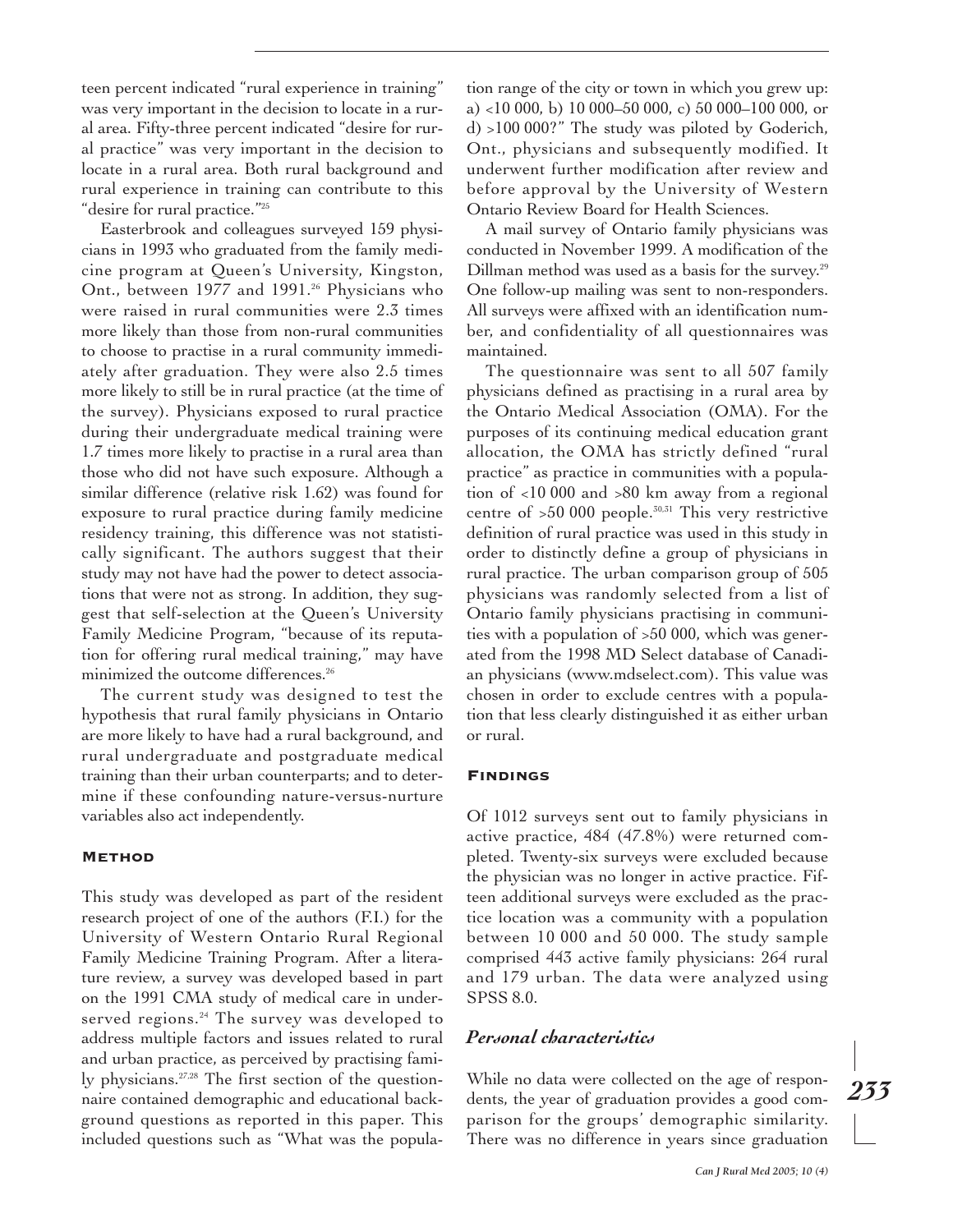between the rural and urban respondents. Seventytwo percent of rural respondents were male, compared with 50% of the urban cohort ( $\chi^2$  = 21.24, degrees of freedom  $[df] = 1, p < 0.001$ ). Male physicians had been in practice longer than female physicians (F = 39.21, df = 1,  $p < 0.001$ ); this was consistent for both the urban and rural groups.

## *Rural background*

Table 1, "a" section, shows the breakdown of physicians by their current practice location and the population of the community where they grew up. Rural physicians were 2.4 times more likely to have grown up in a town with a population under 10 000 than their urban counterparts. Urban physicians were 1.6 times more likely to have grown up in a large city of over 100 000. The higher the population of the town the physician grew up in, the less likely it was that they would currently be practising in a rural location. The odds ratios (ORs) are shown in Figure 1.

## *Medical school location*

Table 1, "b" section, shows the medical schools that

| Table 1. Location of current practice by background, medical school and education variables                                                           |                               |                               |                          |
|-------------------------------------------------------------------------------------------------------------------------------------------------------|-------------------------------|-------------------------------|--------------------------|
| Variable                                                                                                                                              | Rural physicians<br>(Valid %) | Urban physicians<br>(Valid %) | Rural/Urban<br>$%$ ratio |
|                                                                                                                                                       |                               |                               |                          |
| <b>Background</b>                                                                                                                                     |                               |                               |                          |
| a) Population of community where                                                                                                                      |                               |                               |                          |
| physicians grew up<br>$< 10000*$                                                                                                                      |                               |                               | 2.39                     |
| 10 000-50 000                                                                                                                                         | 90 (34.9)                     | 26 (14.6)                     | 1.48                     |
|                                                                                                                                                       | 32 (12.4)                     | 15(8.4)                       |                          |
| 50 000-100 000<br>$>100000*$                                                                                                                          | 33 (12.8)                     | 25(14.0)                      | 0.91<br>0.63             |
| Total                                                                                                                                                 | 103 (39.9)<br>258 (100)       | 112 (62.9)<br>178 (100)       |                          |
|                                                                                                                                                       |                               |                               |                          |
| <b>Medical school</b>                                                                                                                                 |                               |                               |                          |
| b) Graduating medical school                                                                                                                          |                               |                               |                          |
| In Canada, but not Ontario*                                                                                                                           | 55(21.1)                      | 12(6.9)                       | 3.06                     |
| Ontario                                                                                                                                               | 182 (69.7)                    | 147 (85.0)                    | 0.82                     |
| University of Toronto*                                                                                                                                | 44 (16.9)                     | 72 (41.6)                     | 0.41                     |
| University of Western Ontario                                                                                                                         | 40(15.3)                      | 25(14.5)                      | 1.06                     |
| Queen's University                                                                                                                                    | 35(13.4)                      | 19(11.0)                      | 1.22                     |
| University of Ottawa                                                                                                                                  | 35 (13.4)                     | 13(7.5)                       | 1.79                     |
| McMaster University                                                                                                                                   | 28 (10.7)                     | 18(10.4)                      | 1.03                     |
| International                                                                                                                                         | 24(9.2)                       | 14(8.1)                       | 1.14                     |
| Total                                                                                                                                                 | 261 (100)                     | 173 (100)                     |                          |
|                                                                                                                                                       |                               |                               |                          |
| <b>Education variables</b>                                                                                                                            |                               |                               |                          |
| c) Duration of clinical training in a<br>rural setting during medical school                                                                          |                               |                               |                          |
| None*                                                                                                                                                 | 116 (44.6)                    | 116 (64.8)                    | 0.69                     |
| Up to $7$ weeks <sup>+</sup>                                                                                                                          | 92 (35.4)                     | 43 (24.0)                     | 1.48                     |
| 8 weeks $-6$ months <sup>*</sup>                                                                                                                      | 49 (18.8)                     | 19 (10.6)                     | 1.77                     |
| $>6$ months                                                                                                                                           | 3(1.2)                        | 1(0.6)                        | 2.00                     |
| Total                                                                                                                                                 | 260 (100)                     | 179 (100)                     |                          |
|                                                                                                                                                       |                               |                               |                          |
| d) Duration of clinical training in a<br>rural setting during residency training                                                                      |                               |                               |                          |
| None                                                                                                                                                  | 125(48.4)                     | 93 (52.2)                     | 0.93                     |
| Up to 7 weeks <sup>+</sup>                                                                                                                            | 33 (12.8)                     | 49 (27.5)                     | 0.46                     |
| $8$ weeks $-6$ months                                                                                                                                 | 60(23.3)                      | 33 (18.5)                     | 1.26                     |
| >6 months*                                                                                                                                            | 40(15.5)                      | 3(1.7)                        | 9.12                     |
| Total                                                                                                                                                 | 258 (100)                     | 178 (100)                     |                          |
| *Significant difference between rural and urban physicians, $p < 0.001$ .<br>+Significant difference between rural and urban physicians, $p < 0.01$ . |                               |                               |                          |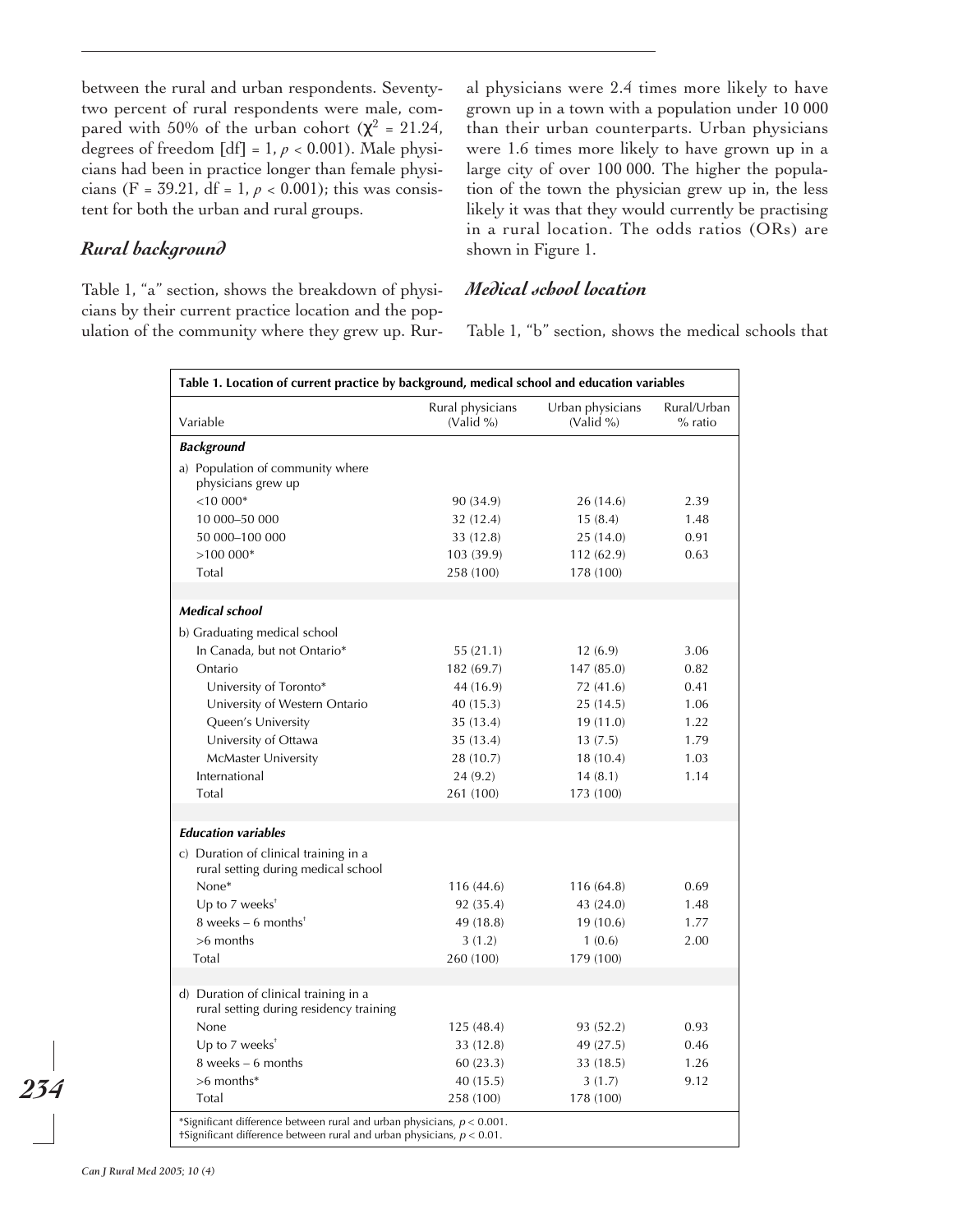graduated the rural and urban physicians who responded to the survey. Rural physicians were 3 times more likely than urban physicians to have graduated from Canadian medical schools outside Ontario. The urban physicians were 2.5 times more likely to have graduated from the University of Toronto.

## *Rural undergraduate education*

Rural physicians were 1.6 times more likely than urban physicians to have received clinical training in a rural setting during medical school (Table 1, "c"). Rural physicians were 1.8 times more likely to have spent ≥8 weeks in a rural setting during their undergraduate medical training compared with their urban counterparts. Almost no respondents received >6 months of clinical training in a rural setting during medical school (3 respondents in rural practice, and 1 respondent in urban practice). Figure 2 shows the ORs of rural training compared with no rural training in medical school.

## *Rural residency training*

Rural physicians were only slightly more likely to



Fig. 1. Odds of physician choosing rural practice versus urban practice, based on the physician's hometown population.



Fig. 2. Odds of physician choosing rural practice versus urban practice based on time spent in rural setting during undergraduate clinical training.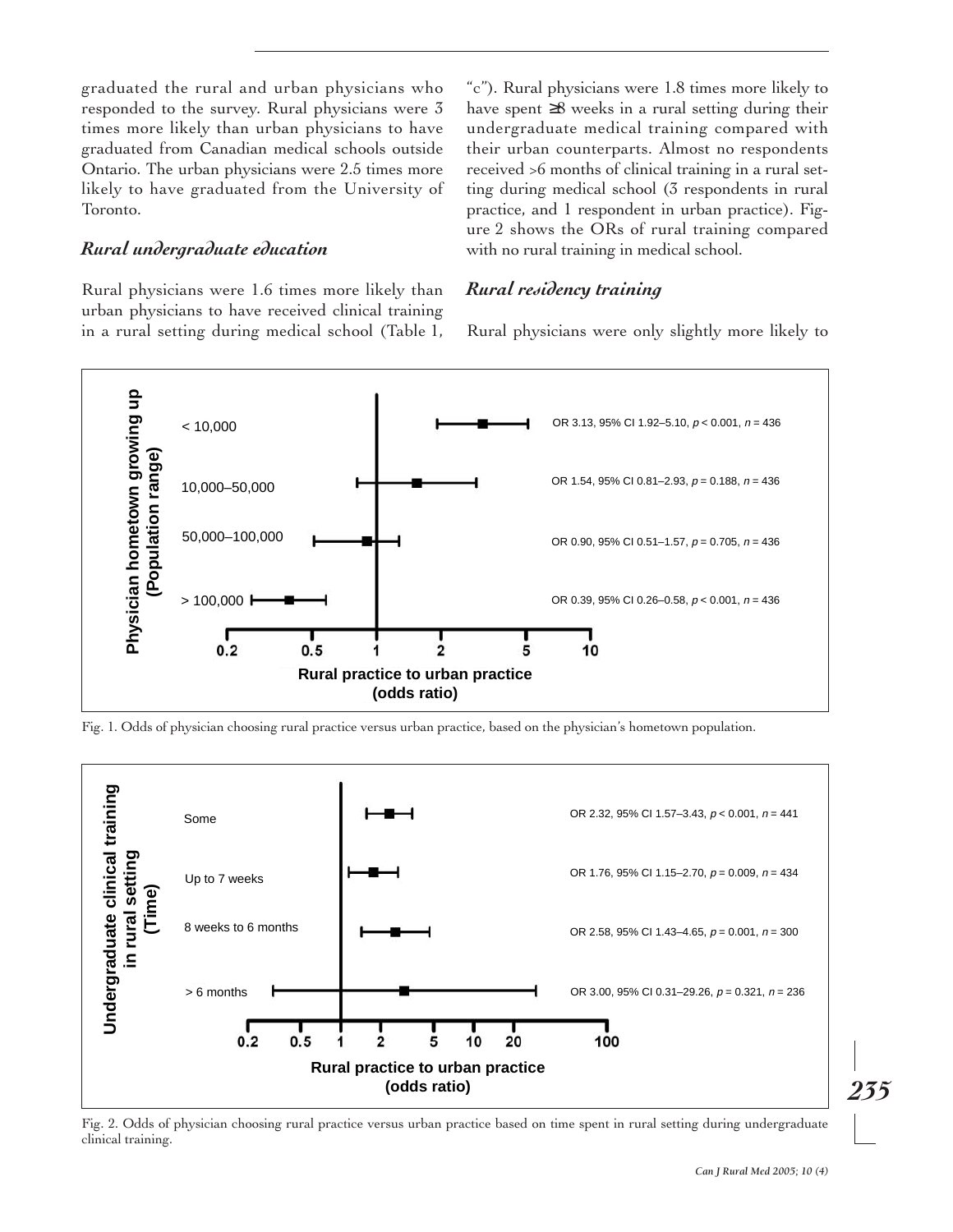have had some clinical training in a rural setting during residency training; however, there was a positive relationship between practice in a rural location and duration of clinical training in a rural setting during residency training (Table 1, "d"). Rural physicians were 1.9 times more likely to have had ≥8 weeks of clinical training in a rural setting during their residency compared with their urban counterparts and were 9.1 times more likely to have had >6 months clinical training in a rural setting during residency training. Figure 3 shows the ORs of rural training during residency compared with no rural training.

## *Regression analysis*

Multiple logistic regression analysis of the key study variables was done and is shown in Table 2. After controlling for other predictors, growing up in a community of <10 000 people (OR 3.31), some undergraduate rural clinical training (OR 2.46), postgraduate rural training of ≥8 weeks (OR 2.17), outside Ontario Canadian medical school (OR 3.80) and male gender (OR 2.57) each were independent variables.

## *Large city urban and rural background subsets*

Physicians who grew up in large cities (>100 000 population) made up 39.9% of the practising rural physician group and 62.9% of the urban physician group. Of note, the 103 rural physicians from a

large city background were significantly more likely  $(2.7 \text{ times}, p = 0.001)$  to have had clinical training in a rural setting during medical school, than their 112 urban background counterparts in urban practice.

Seventeen of these 103 rural physicians from a large city background had >6 months of clinical training in a rural setting during residency training compared with just 1 of the 112 urban physicians from a large city background ( $p < 0.001$ ). Clinical training in a rural setting during residency training of 8 weeks to 6 months was not significantly different between rural and urban physicians from a large city urban background.

| Variable                              | Odds ratio (95% CI) |  |
|---------------------------------------|---------------------|--|
| Population of community growing up    |                     |  |
| >10000                                | 1.00                |  |
| <10,000                               | 3.31 (1.87–5.86)    |  |
| Undergraduate rural clinical training |                     |  |
| None                                  | 1.00                |  |
| Some                                  | $2.46(1.53 - 3.96)$ |  |
| Medical school                        |                     |  |
| Ontario                               | 1.00                |  |
| Other Canadian                        | $3.80(1.85 - 7.81)$ |  |
|                                       |                     |  |
| Gender                                |                     |  |
| Female                                | 1.00                |  |
| Male                                  | $2.57(1.60 - 4.12)$ |  |
| Postgraduate rural training           |                     |  |
| $0-7$ weeks                           | 1.00                |  |
| $\geq$ 8 weeks                        | $2.17(1.28 - 3.69)$ |  |



Fig. 3. Odds of physician choosing rural practice versus urban practice based on rural residency training.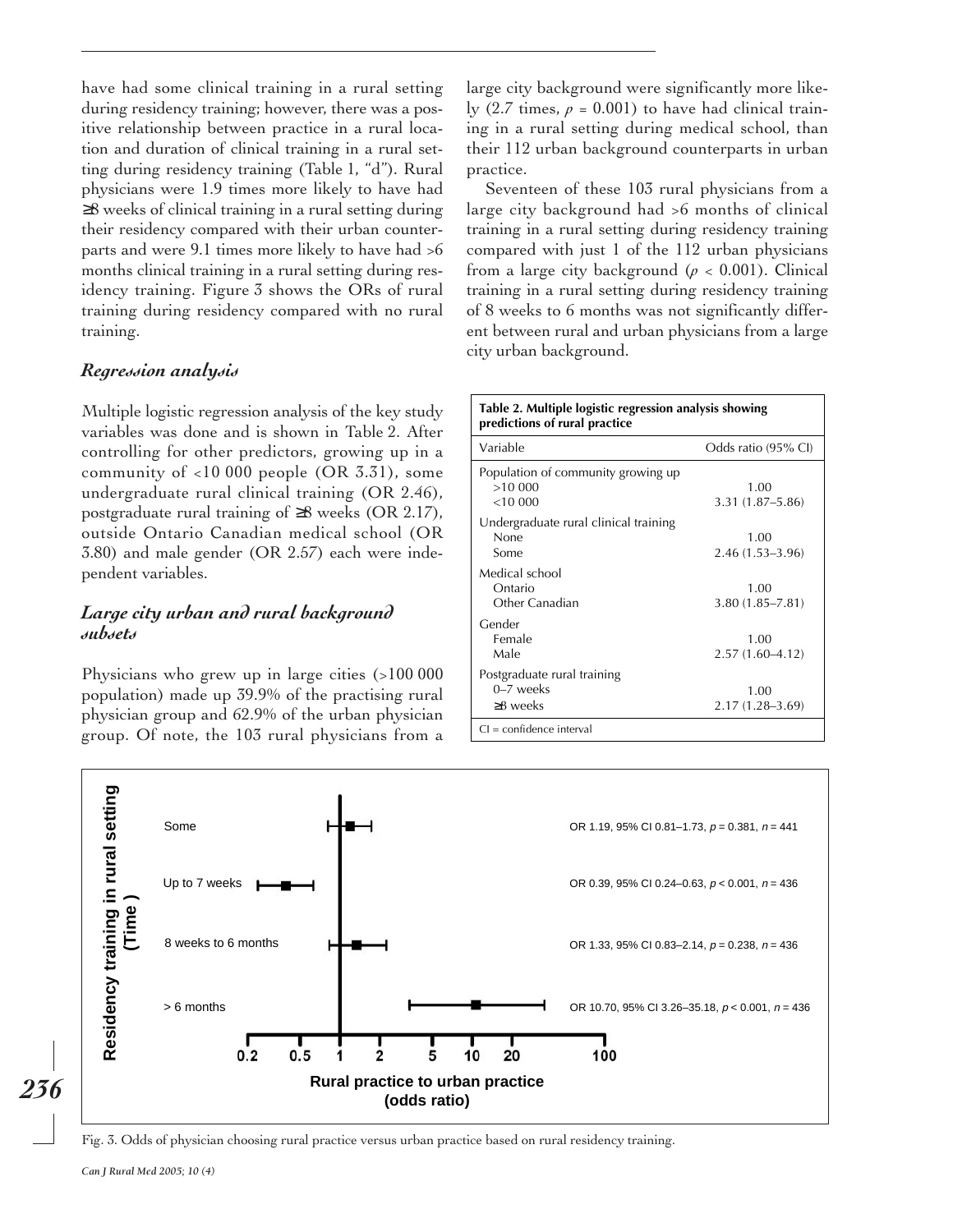Physicians who grew up in rural communities  $\left($  <10 000 population) made up 34.9% of the practising rural physician group and 14.6% of the urban physician group. Of note, the 90 rural physicians from a rural background were 2.1 times more likely to have had clinical training in a rural setting during medical school than their 26 rural background counterparts in urban practice.

Fifteen of these 90 rural physicians from a rural background had >6 months of clinical training in a rural setting during residency training compared with none of the 26 urban physicians from a rural background  $(\rho = 0.027)$ .

#### **DISCUSSION**

This study helps to clarify the nature-versus-nurture confounding variables of rural background and rural medical education effects. Multiple logistic regression analysis found that the population of community growing up, undergraduate rural clinical education, postgraduate rural training of  $\geq 8$ weeks, graduation from Canadian medical schools outside Ontario and male gender were each independent variables for rural practice compared with urban practice in Ontario.

This study shows that rural background is significantly associated with rural versus urban practice location. Rural background students however, may be under-represented in medical schools for a variety of reasons, including various education and financial barriers.32,33 Based on these and other similar findings around the world, it is reasonable to suggest that in any strategy to increase medical school production of physicians who are likely to choose rural practice as a career, admission policies should consider rural background and life experience.

The size of the study permitted an analysis of rural education variables on the rural background subset (<10 000 population when growing up) and the large city urban background subset (>100 000 population when growing up).

In this study, rural physicians were significantly more likely than urban physicians to have had clinical training in a rural setting during medical school. This was consistent for both the subsets of those from a rural background and those from a large city urban background. This indicates that for physicians in Ontario, clinical training in a rural setting during medical school is an important variable independent of rural background.

Rural physicians were significantly more likely

than urban physicians to have had clinical training in a rural setting during residency training of >6 months duration. This was also consistent for both the subsets of those from a rural background and those from a large city urban background. This indicates that for physicians in Ontario, long rural residency experience is an important variable that is associated with rural practice independent of rural background.

It is notable that 40% of rural physicians are from large city backgrounds. Given that Ontario will never have enough rural background students in medical school to produce enough rural physicians, (since many will go on to choose specialist careers or urban family practice), it is necessary to attract urban background students to rural practice as a career.

Rural medical education is also important for rural background students, as a desire for rural practice that many bring into rural medical school may be either extinguished or improved depending on their experience during medical school and postgraduate training. For the study subset of physicians who grew up in rural communities of <10 000, rural physicians were 2.1 times more likely to have had clinical training in a rural setting during medical school compared with urban physicians and all those with >6 months clinical training in a rural setting during residency training were in rural practice.

Another interesting finding of the study was that rural physicians in Ontario were significantly more likely than their urban counterparts to have graduated from Canadian medical schools outside Ontario. These medical schools may have had more students with a rural background and provided more rural undergraduate or postgraduate medical education.

These findings would indicate that strategies to increase the number of rural doctors should include increasing admission of rural background students into medical school, as well as providing extensive undergraduate and long postgraduate rural clinical education experiences for students with both rural and urban backgrounds.

## *Study limitations*

The study's overall response rate of 47.8% is lower than we would have liked but is comparable to that of other large surveys (for example, the response rate of the College of Family Physicians of Canada 2001 Janus Survey $^{34}$  was 51.2% and the CMA rural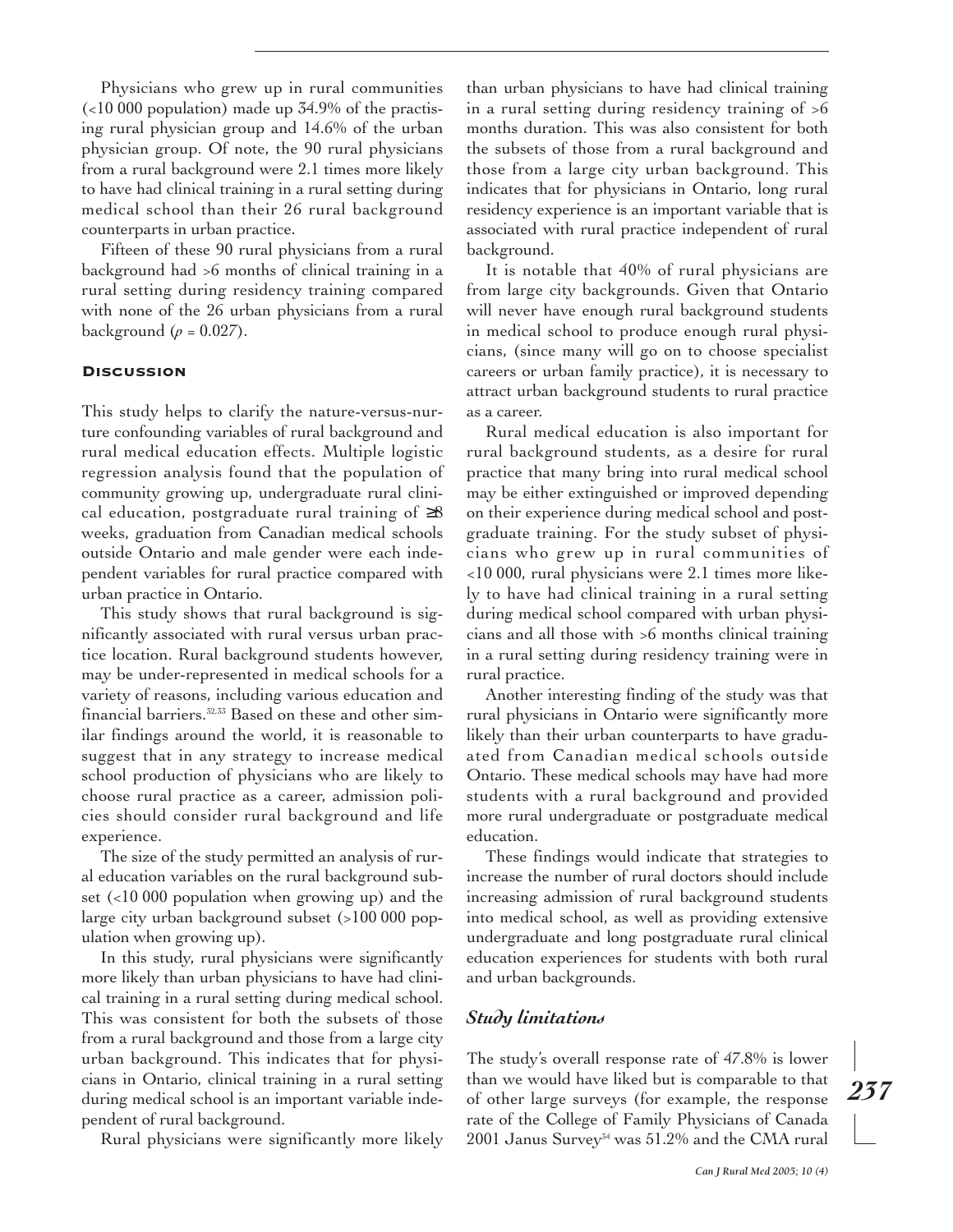physician survey<sup>24</sup> was 55%). There was no statistical difference in gender and years since graduation between responders and non-responders indicating that the sample is fairly representative. Not all the physicians surveyed replied, and there remains the possibility of a non-response bias.

In Ontario, at the time of the study, 27.5% of urban physicians were female and 23.0% of rural physicians were female (CMA physician master file data, January 2000). Our respondents fairly represented the rural female and male gender mix; however, a higher percentage of urban women than urban men responded. Twenty-three out of the 24 rural-based international medical graduates were male, while 9 out of the 14 urban international medical graduates were male. Significantly fewer rural females had no rural training, which may reflect their more recent graduation, when rural training was more available.

The study included a broad range of ages of physicians as represented by number of years in practice or years since graduation. Most of the older physicians would not have had the opportunity to undertake rural medical education. This may have reduced the magnitude of the effects shown. When the 69 graduates from before 1971 are removed from this table, the difference of medical undergraduate and postgraduate rural learning experience between rural and urban physicians was increased.

The length of clinical training in a rural setting during residency training "8 weeks to 6 months" was not broken down into smaller units. Such a breakdown may have revealed significant differences at some lengths shorter than 6 months.

This study does not compare optional versus mandatory rural rotations. There may have been a self-selection bias in those physicians who have taken optional rural rotations, especially longer rural rotations.

As always, a study of established physicians in practice is not necessarily translatable to new physicians entering rural practice in a different time and with a different training experience.

#### **CONCLUSION**

*238*

Practising rural physicians, compared with urban physicians, were significantly more likely to have come from a rural background, to have had clinical training in a rural setting during medical school, to have had ≥8 weeks of clinical training in a rural setting during residency training, to have graduated from a Canadian medical school outside Ontario, and to be male. Each of these had an independent effect on practice location. More than 6 months of rural residency training was almost always associated with rural practice location and was significant for rural physicians from both rural and large city urban background subsets. Canadian medical schools outside Ontario were found to be a significant source of Ontario's rural physicians

This study indicates that selection of rural background students into medical school is important in graduating physicians who practise in rural locations; and that undergraduate and longer postgraduate rural medical education is important for both rural and urban background medical students.

**Acknowledgements:** The survey and analysis were conducted by the Southwestern Ontario Rural Medicine Education, Research and Development Unit in Goderich, Ont. Partial funding of \$9000 for the study was received from the Ontario Medical Association's CME Program for Rural and Isolated Physicians. The authors gratefully acknowledge Larry Stitt, Dr. Marshall Godwin and Dr. Maria Mathews for their assistance with the statistical analysis.

#### **Competing interests:** None declared.

#### **REFERENCES**

- 1. Rourke J. Rural health care in Canada. In: Geyman J, editor. *Textbook of rural medicine*. New York: McGraw-Hill, 2000. p. 395-409.
- 2. Rabinowitz HK. Relationship between US medical school admission policy and graduates entering family practice. *Fam Pract* 1988;5: 142-4.
- 3. Stratton TD, Geller JM, Ludtke RL, Fichenscher KM. Effects of an expanded medical curriculum on the number of graduates practising in a rural state. *Acad Med* 1991;66:101-5.
- 4. Strasser RP. Attitudes of Victorian rural GPs to country practice and training. *Aust Fam Physician* 1992;21:808-12.
- 5. Fryer GE Jr, Stine C, Vojir C, Miller M. Predictors and profiles of rural versus urban family practice. *Fam Med* 1997;29:115-8
- 6. Brazeau N. The Upper Peninsula Program: a successful model for increasing primary care physicians in rural areas. *Fam Med* 1990;22: 350-5.
- 7. Boulger JG. Family medicine education and rural health: a response to present and future needs. *J Rural Health* 1991;7:105-15.
- 8. Lampert PH. The secret of success. *Minn Med* 1991;74:13-8.
- 9. Rabinowitz HK. Recruitment, retention, and follow up of graduates of a program to increase the number of family physicians in rural and underserved areas. *N Engl J Med* 1993;328:934-9.
- 10. Rabinowitz HK, Diamond JJ, Hojat M, Hazelwood CE. Demographic, educational and economic factors related to recruitment and retention of physicians in rural Pennsylvania. *J Rural Health* 1999; 15:212-8.
- 11. Rabinowitz HK. The role of the medical school admission process in the production of generalist physicians. *Acad Med* 1999;74(1 suppl):S39-44.
- 12. Rosenblatt RA, Whitcomb ME, Cullen TJ, Lishner DM, Hart LG. Which medical schools produce rural physicians? *JAMA* 1992;268; 5:142-4.